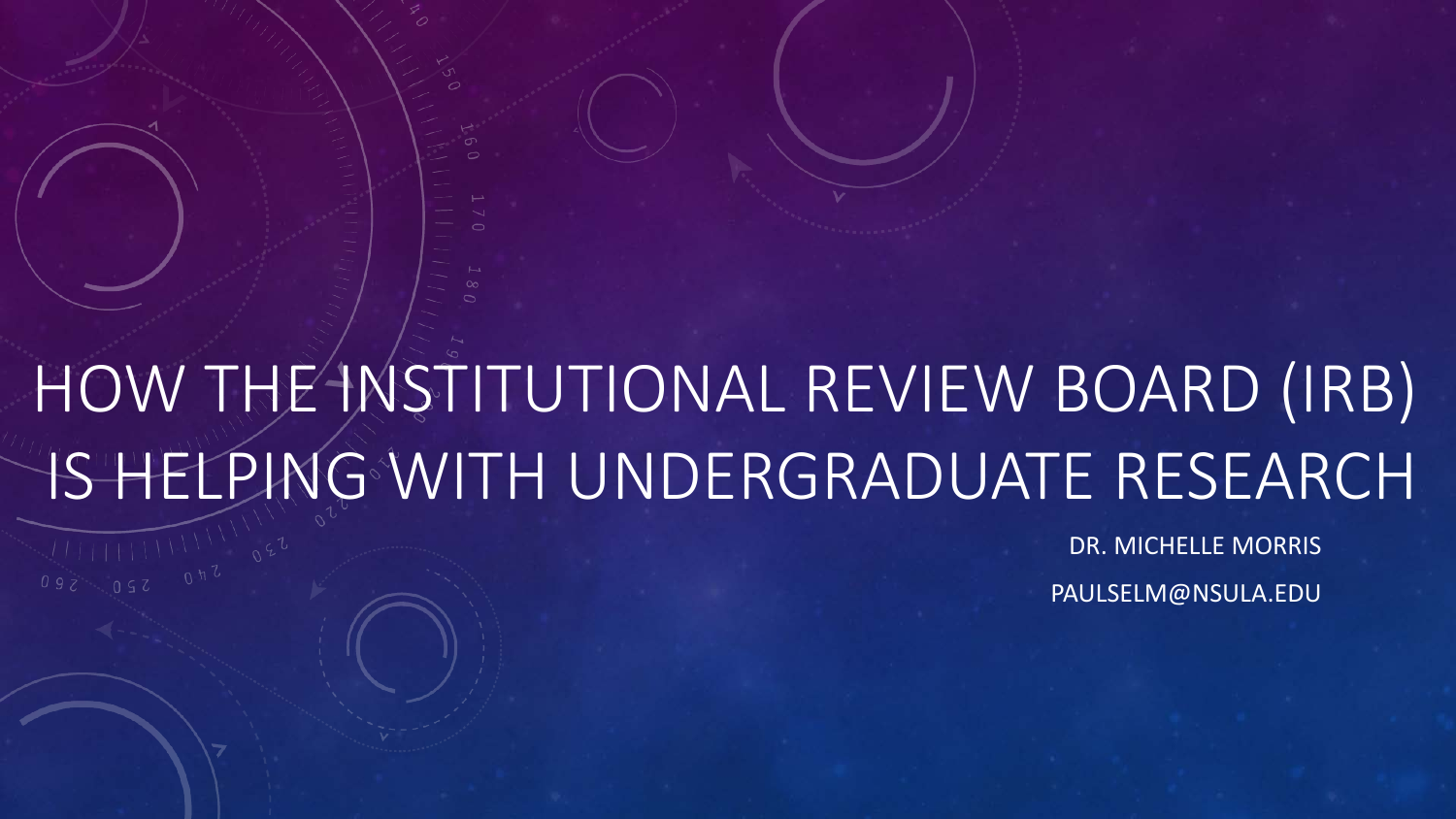## WHERE TO FIND THE IRB:

• Look under the Faculty/Staff links for: Human Subjects Institutional Review Board

• [http://graduateschool.nsula.edu/human-subjects](http://graduateschool.nsula.edu/human-subjects-institutional-review-board-irb/)institutional-review-board-irb/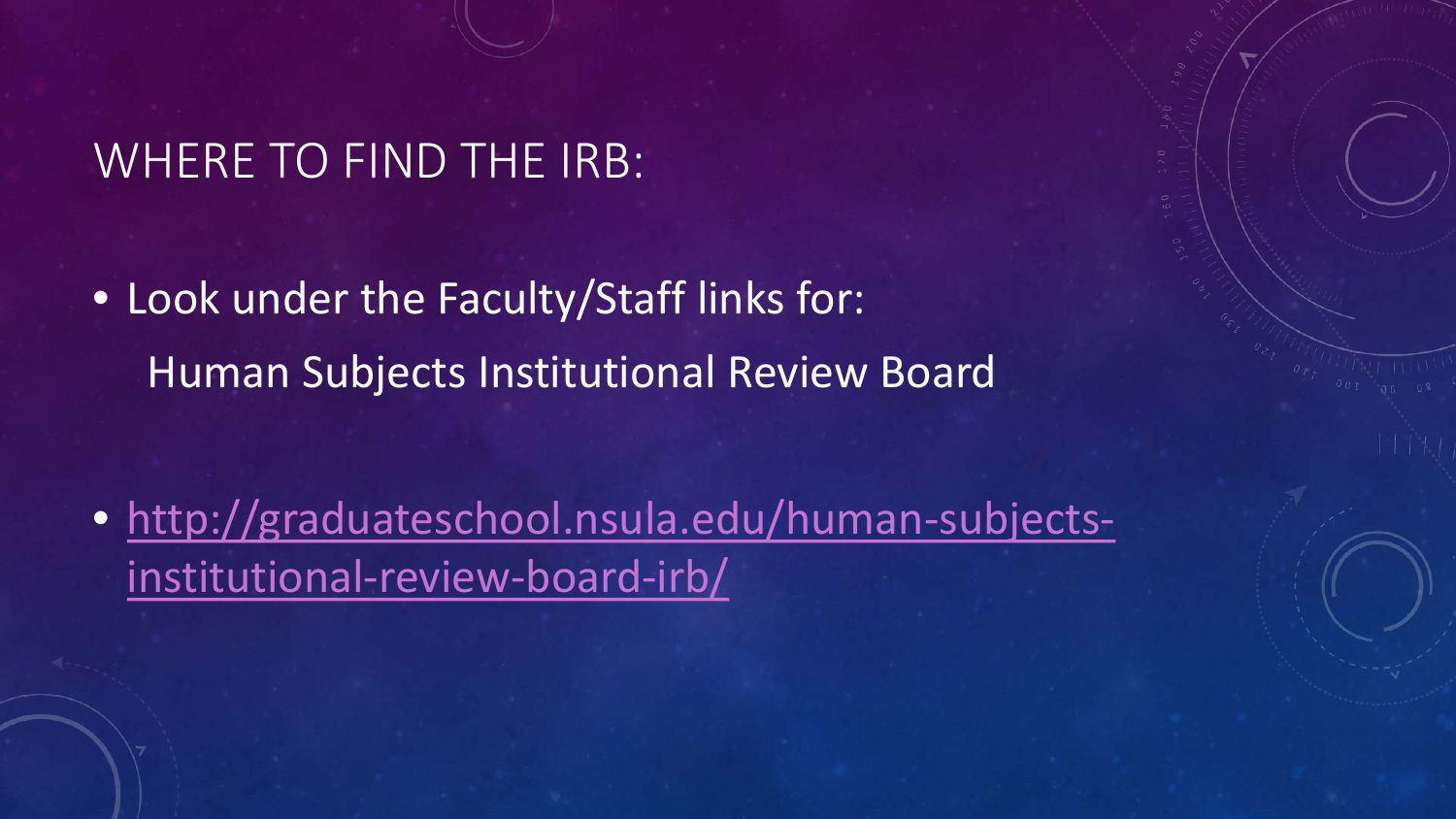# ARE YOUR STUDENTS REALLY DOING RESEARCH THAT REQUIRES IRB APPROVAL?

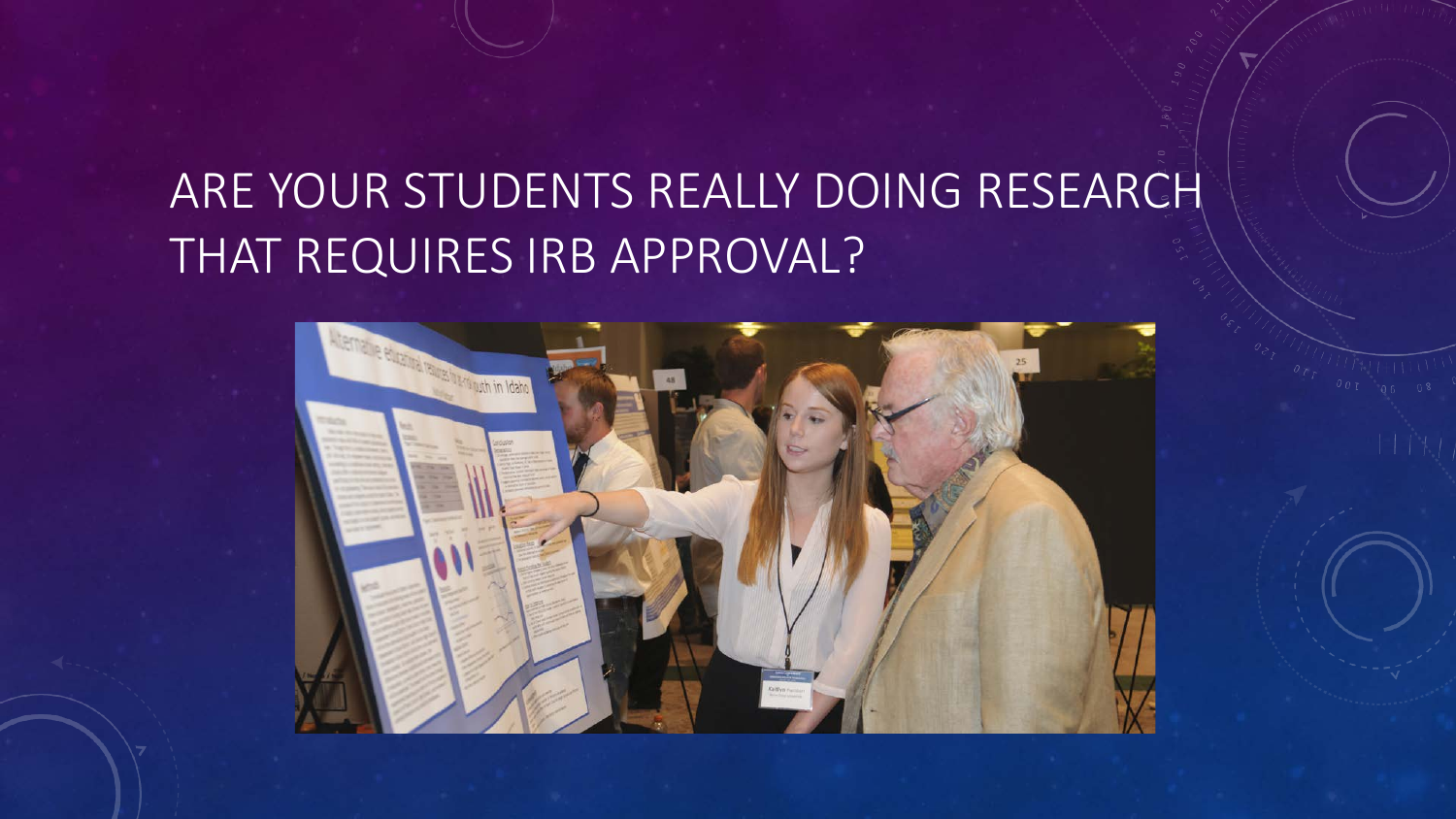## DEFINITION OF RESEARCH

• Systematic investigation, including research development, testing, and evaluation

• Designed to develop or contribute to generalizable knowledge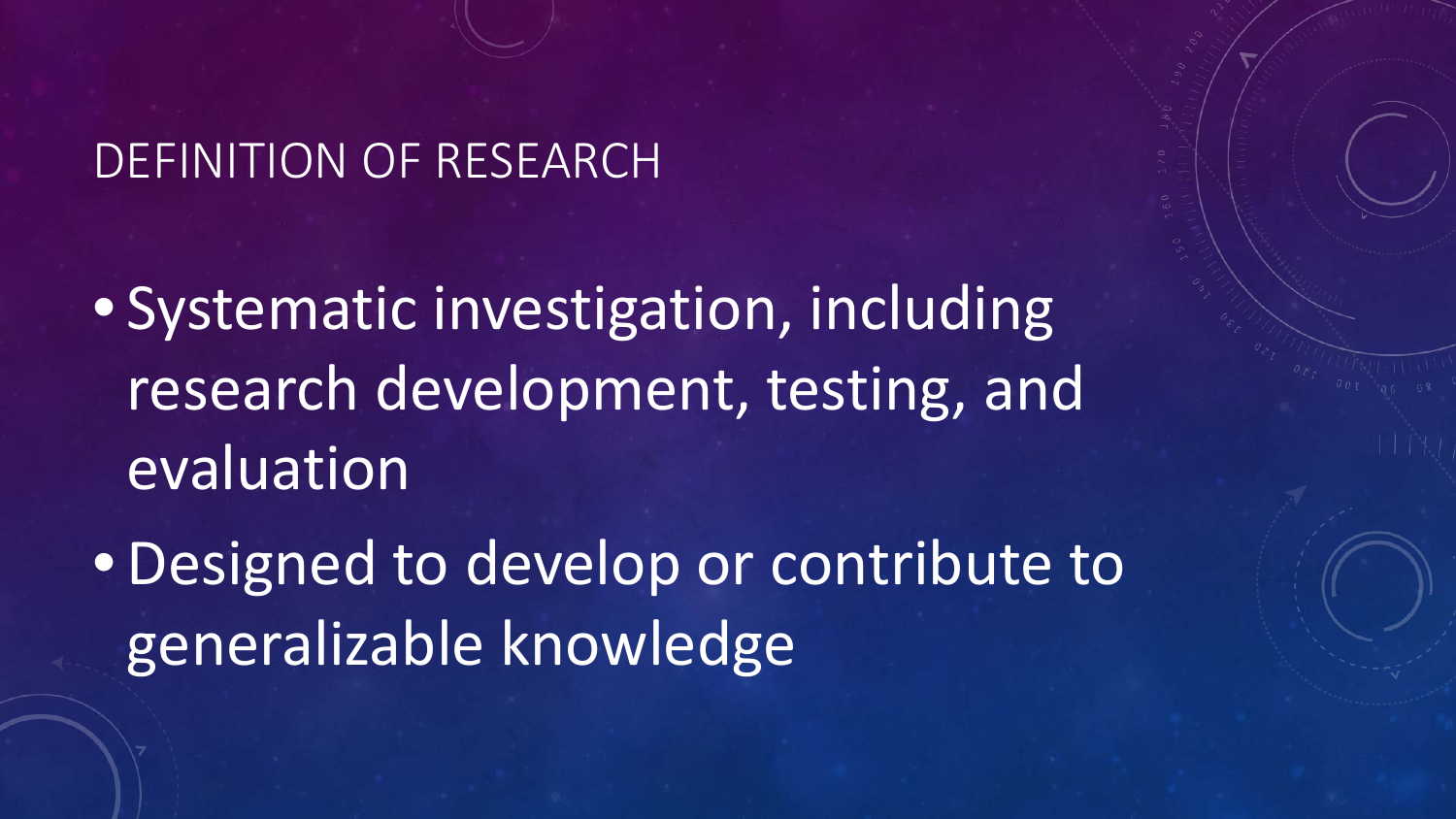# WHO PROBABLY DOESN'T NEED TO APPLY?

#### Education:

• Observations of students and teachers required for state certification

### • Social Work:

• Practice using forms that will be used in the field

#### • Business:

• An interview assignment to ask managers about their leadership styles

### • Journalism:

• Information produced by student media and the NSU News Bureau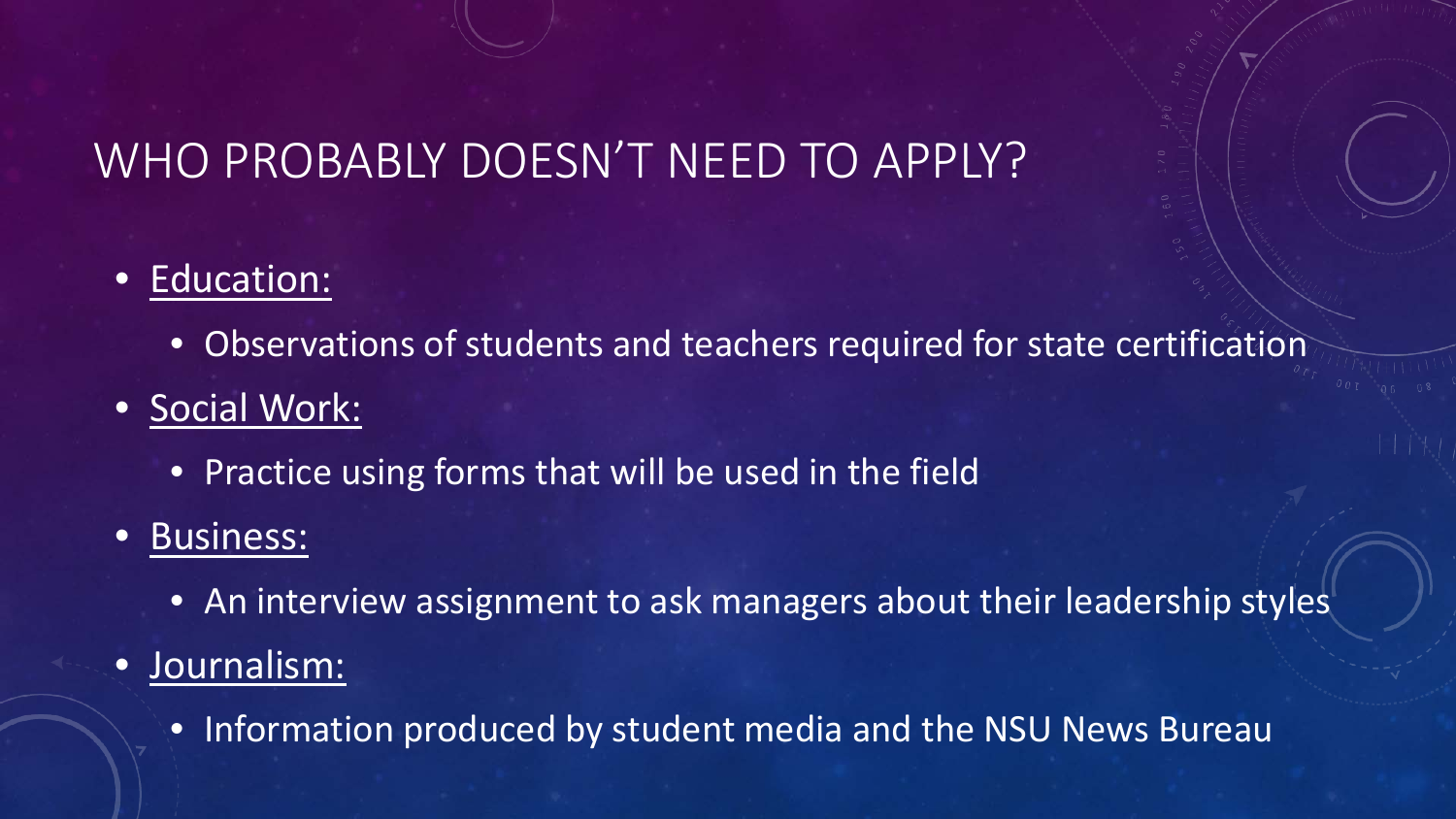# WHO NEEDS TO APPLY TO THE IRB?

- **Undergraduate Thesis**
- When quantitative/qualitative results leave the classroom:
	- Conference presentation
	- Publication
- When there is a risk to participants
	- Survey about sexual abuse
- When a vulnerable population is involved
	- Pregnant women, prisoners, patients, people with cognitive disabilities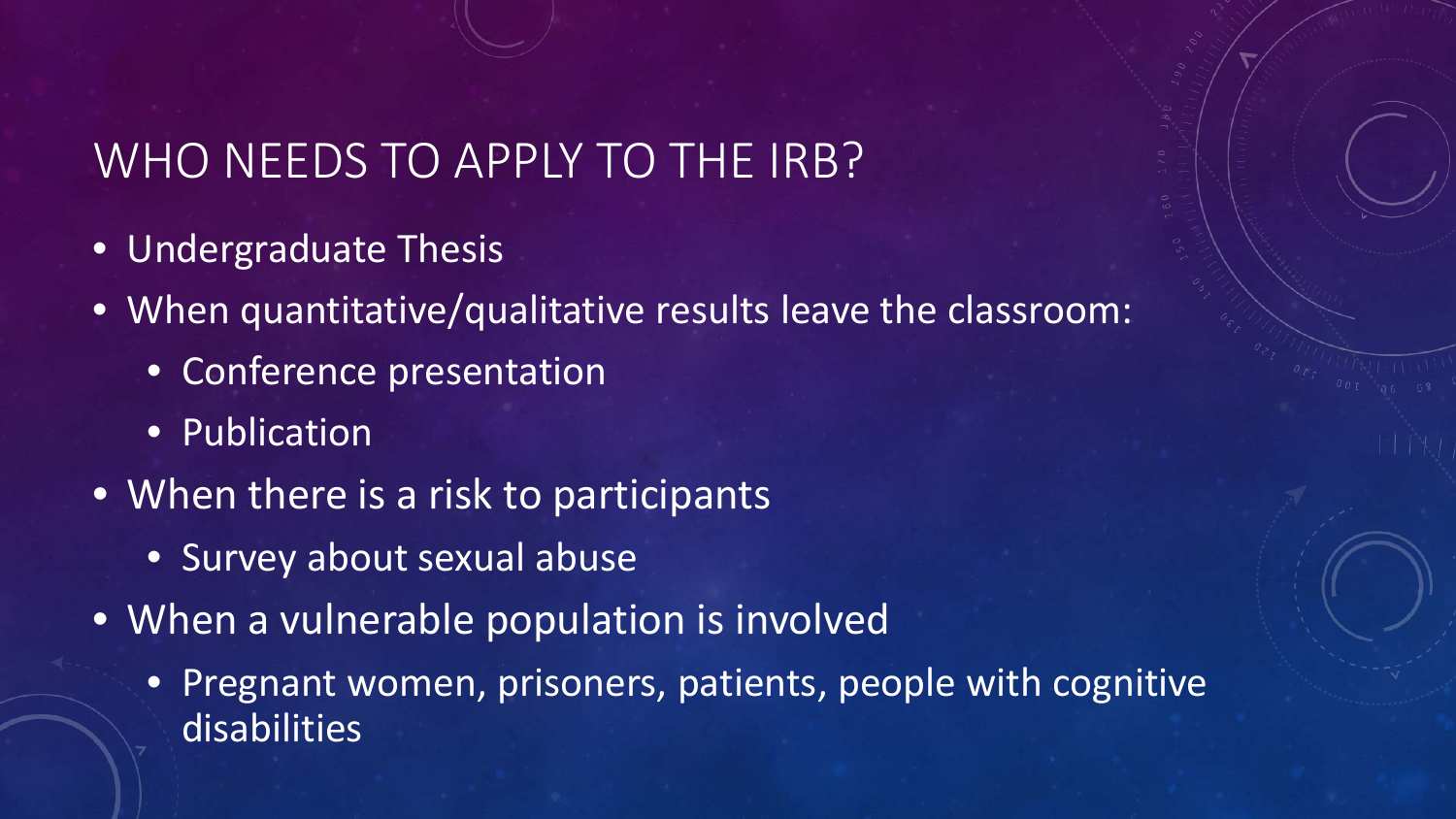# WANT YOUR STUDENTS TO UNDERSTAND RESEARCH, BUT NOT CONDUCT RESEARCH?

#### **Protecting Human Research Participants NIH Office of Extramural Research**

main menu | glossary | help | citations

#### Introduction **History** Codes and Regulations quiz **Respect for Persons** quiz Beneficence quiz quiz Justice Conclusion

Key

 $\checkmark$  = quiz passed = section read

#### Welcome back, Michelle

Get Certificate Course Evaluation and Feedback **Review Completed Quizzes Edit Profile Frequently Asked Questions Terms of Use Policy** ------------Log Out \_\_\_\_\_\_\_ PDF version of the course

Developed: 3/1/2008 Updated: 2/4/2011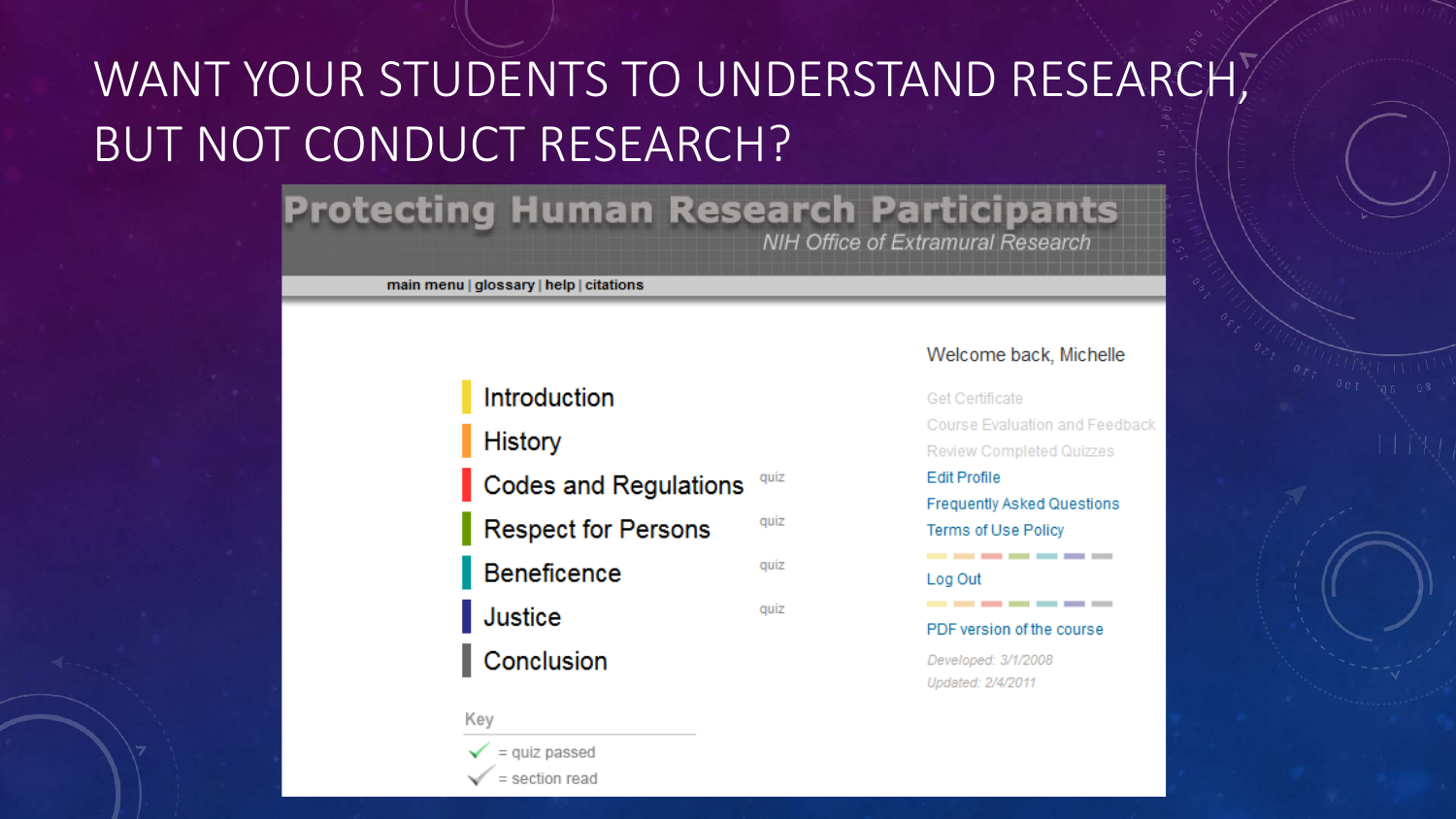# **Levels of IRB Review**

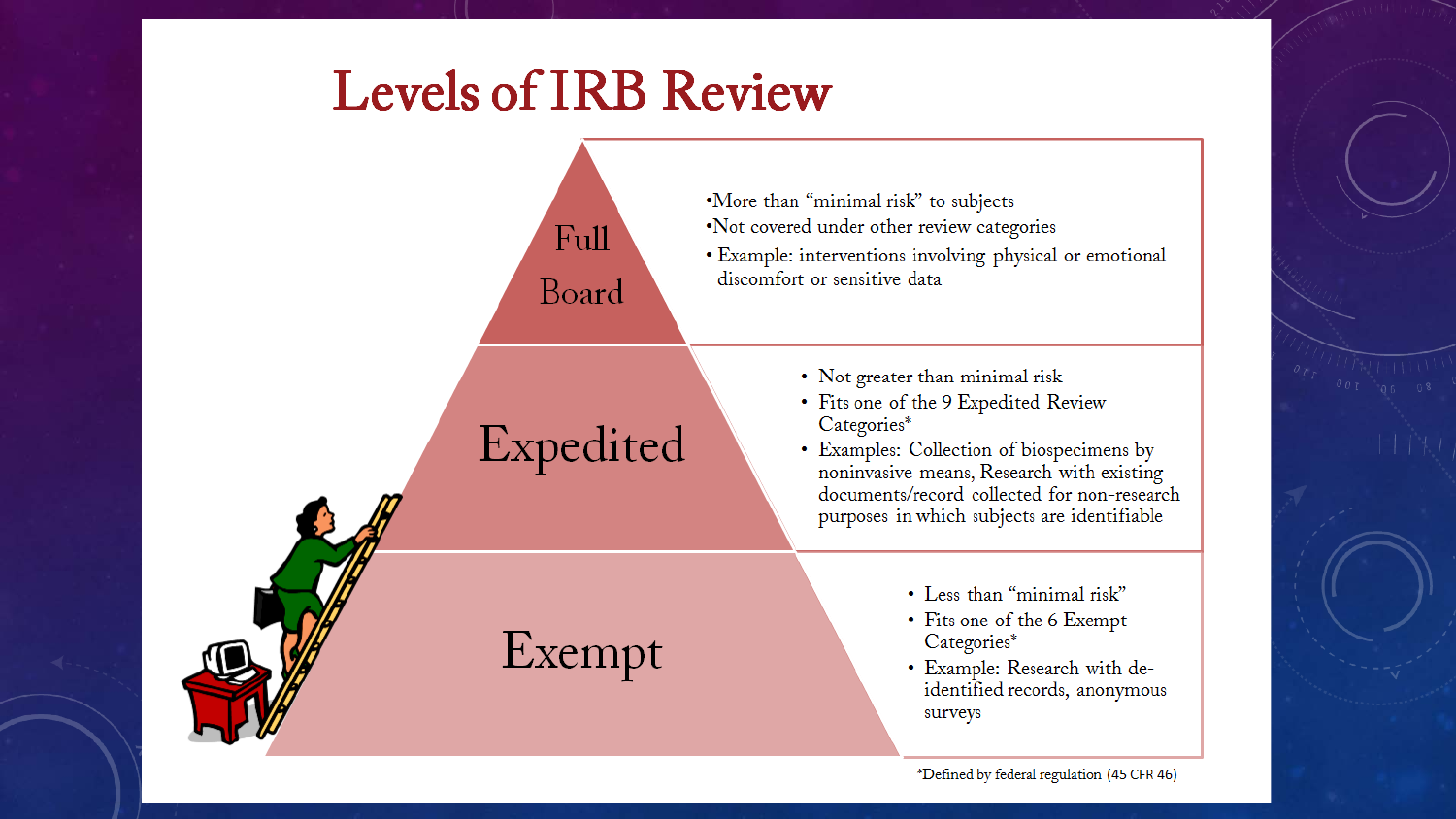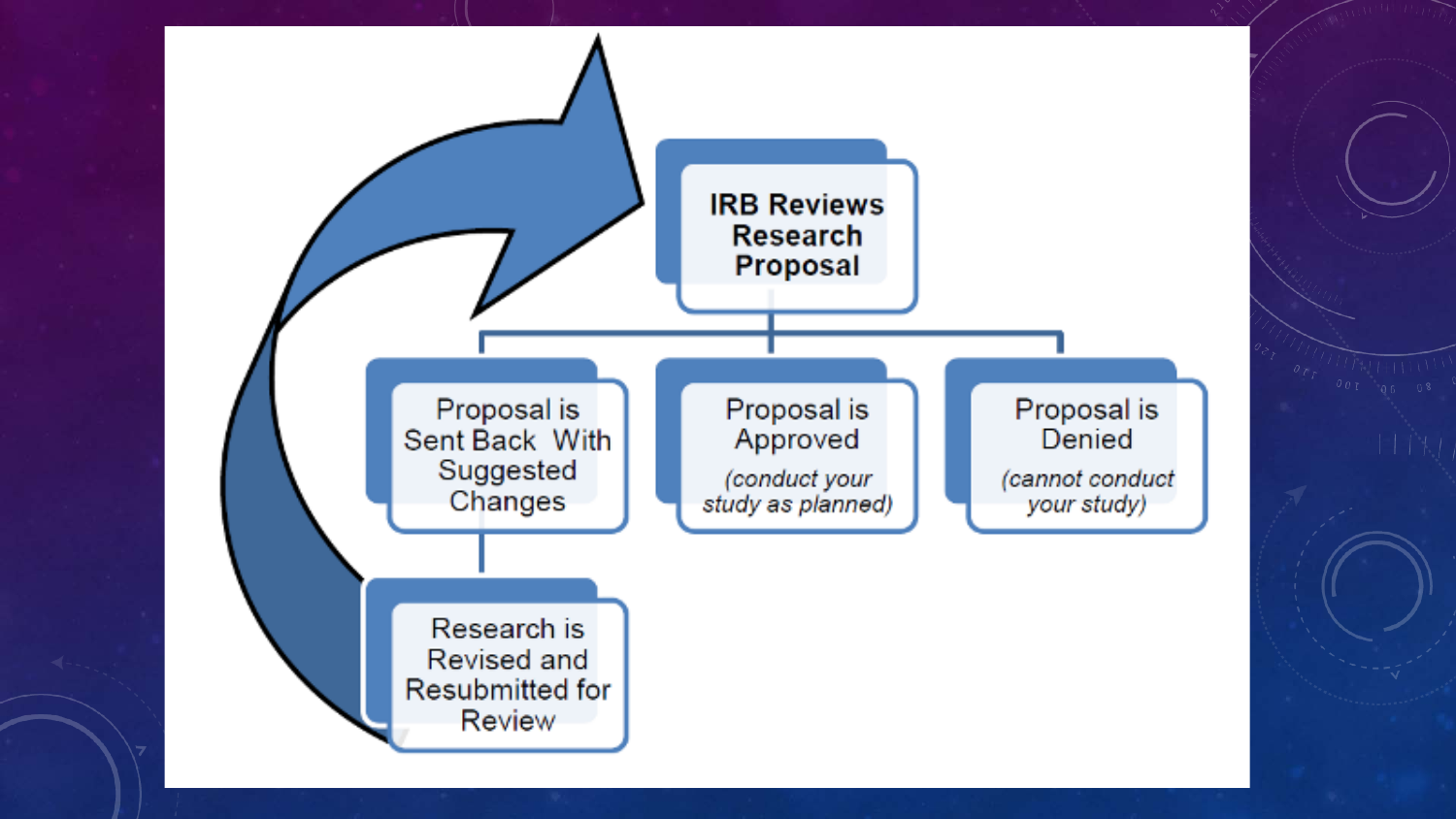# **The Common Rule**

- Protective mechanisms established by the Common Rule (45 CFR 46):
	- Review of all research by an IRB
	- Informed consent must be obtained from subjects prior to research
	- Institutional assurances of compliance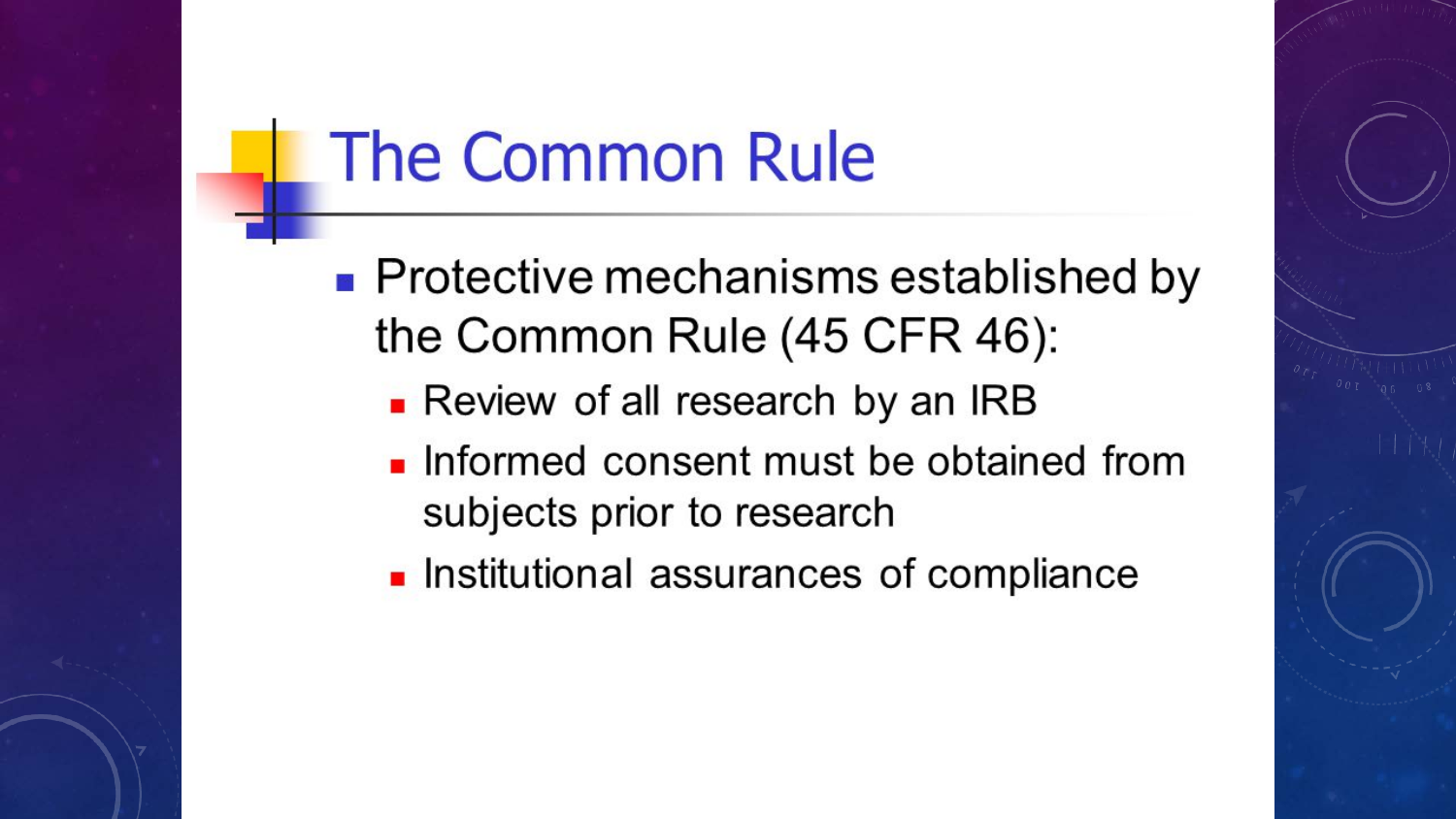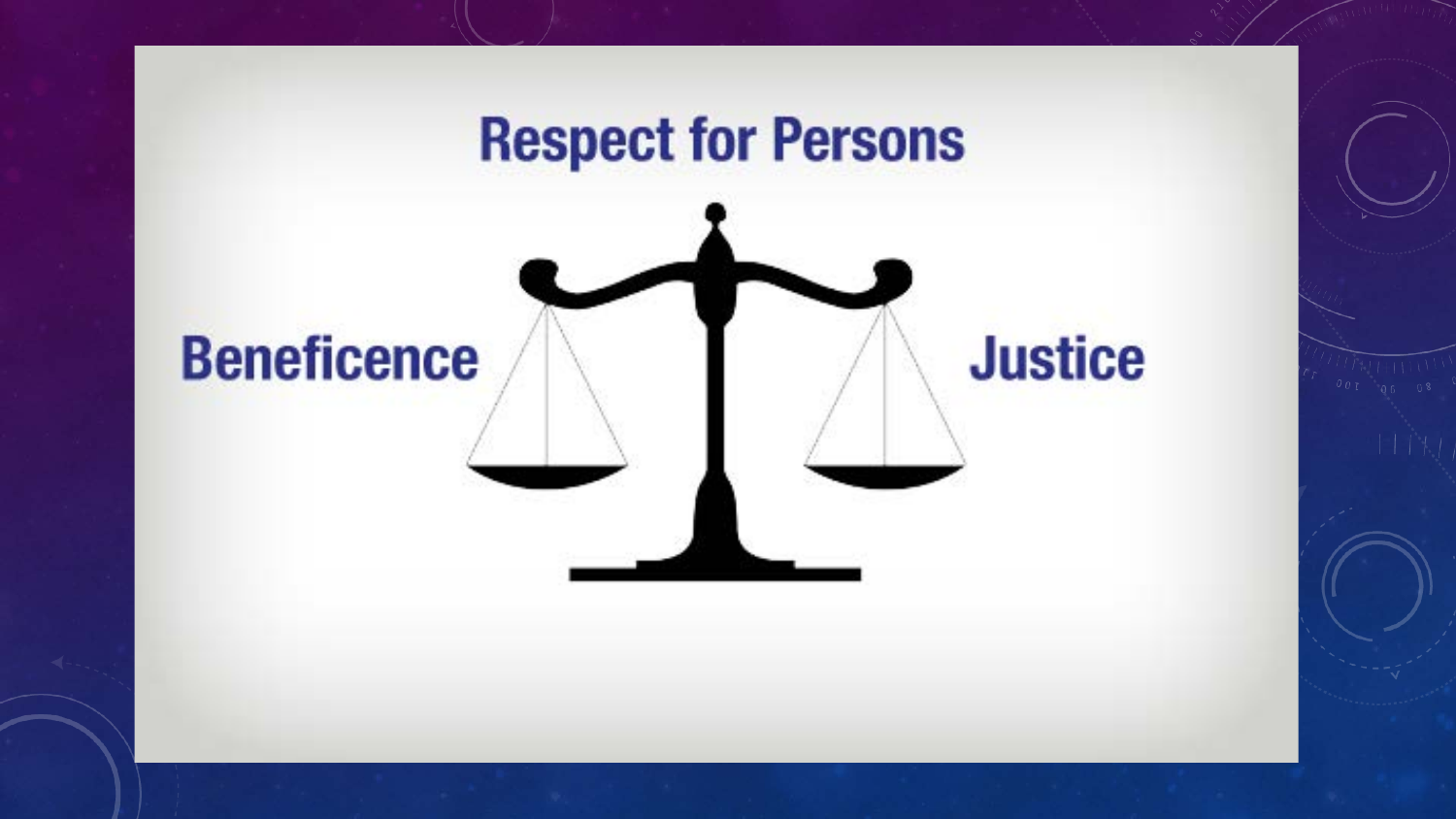## ORAL HISTORY PROJECTS

• Seek to obtain information about an historical event or activity and which provide a person's interpretation of these events

• Checklist to be completed